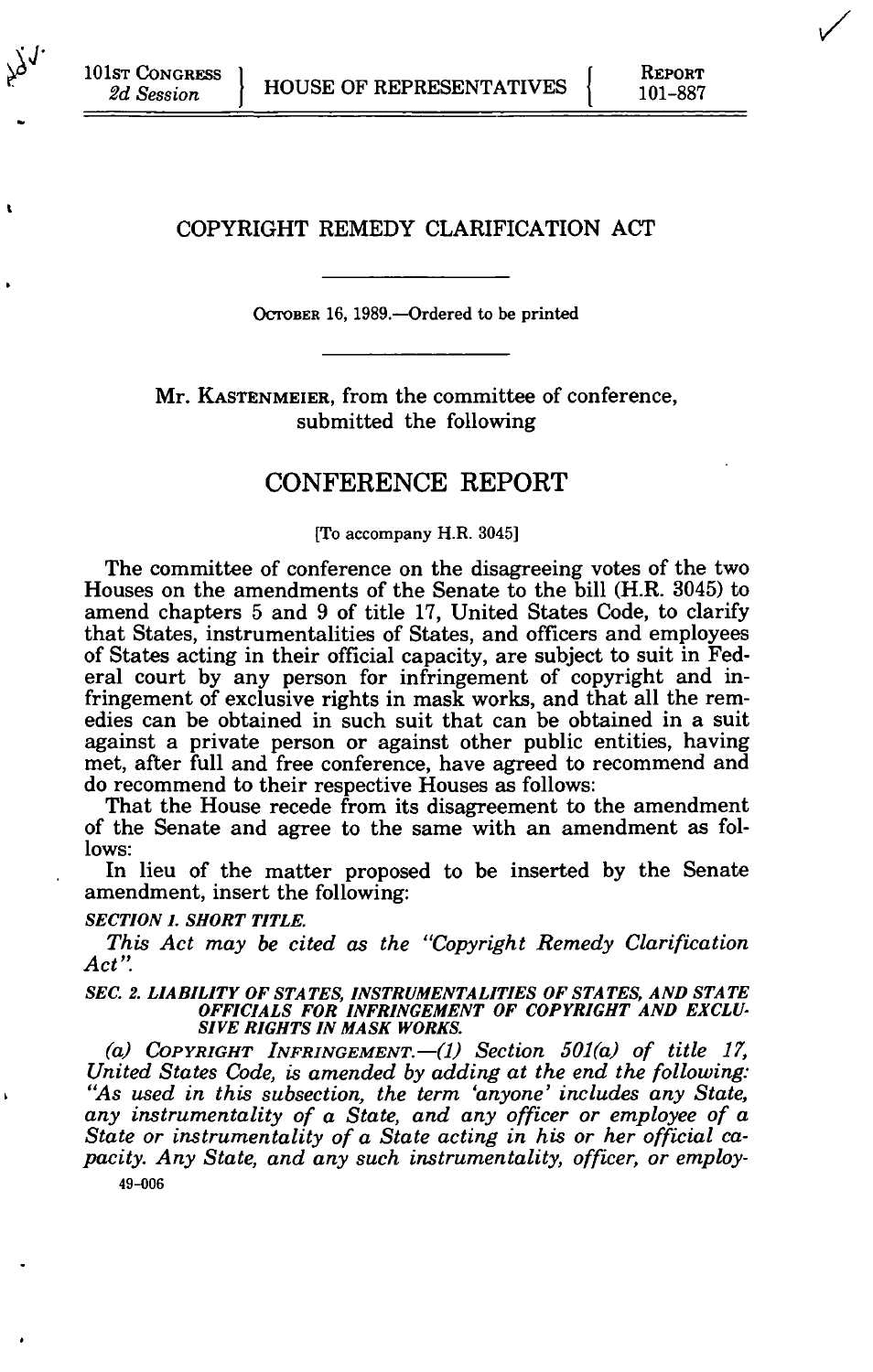*ee, shall be subject to the provisions of this title in the same manner and to the same extent as any nongovernmental entity.".* 

*(2) Chapter 5 of title 17, United States Code, is amended by adding at the end the following new section:* 

## *"§ 511. Liability of States, instrumentalities of States, and State officials for infringement of copyright*

*"(a) IN GENERAL.*—*Any State, any instrumentality of a State, and any officer or employee of a State or instrumentality of a State acting in his or her official capacity, shall not be immune, under the Eleventh Amendment of the Constitution of the United States or under any other doctrine of sovereign immunity, from suit in Federal court by any person, including any governmental or nongovernmental entity, for a violation of any of the exclusive rights of a copyright owner provided by sections 106 through 119, for importing copies of phonorecords in violation of section 602, or for any other violation under this title.* 

*"(b) REMEDIES.*—*In a suit described in subsection (a) for a violation described in that subsection, remedies (including remedies both at law and in equity) are available for the violation to the same extent as such remedies are available for such a violation in a suit against any public or private entity other than a State, instrumentality of a State, or officer or employee of a State acting in his or her official capacity. Such remedies include impounding and disposition of infringing articles under section 503, actual damages and profits and statutory damages under section 504, costs and attorney's fees under section 505, and the remedies provided in section 510.".* 

*(3) The table of sections at the beginning of chapter 5 of title 17, United States Code, is amended by adding at the end the following new item:* 

*"Sec. 511. Liability of States, instrumentalities of States, and State officials for infringement of copyright.".* 

*(b) INFRINGEMENT OF EXCLUSIVE RIGHTS IN MASK WORKS.*—*(1) Section 910(a) of title 17, United States Code, is amended by adding at the end the following: "As used in this subsection, the term 'any person' includes any State, any instrumentality of a State, and any officer or employee of a State or instrumentality of a State acting in his or her official capacity. Any State, and any such instrumentality, officer, or employee, shall be subject to the provisions of this chapter in the same manner and to the same extent as any nongovernmental entity.".* 

*(2) Section 911 of title 17, United States Code, is amended by adding at the end the following new subsection:* 

*"(g)(1) Any State, any instrumentality of a State, and any officer or employee of a State or instrumentality of a State acting in his or her official capacity, shall not be immune, under the Eleventh Amendment of the Constitution of the United States or under any other doctrine of sovereign immunity, from suit in Federal court by any person, including any governmental or nongovernmental entity, for a violation of any of the exclusive rights of the owner of a mask work under this chapter, or for any other violation under this chapter.*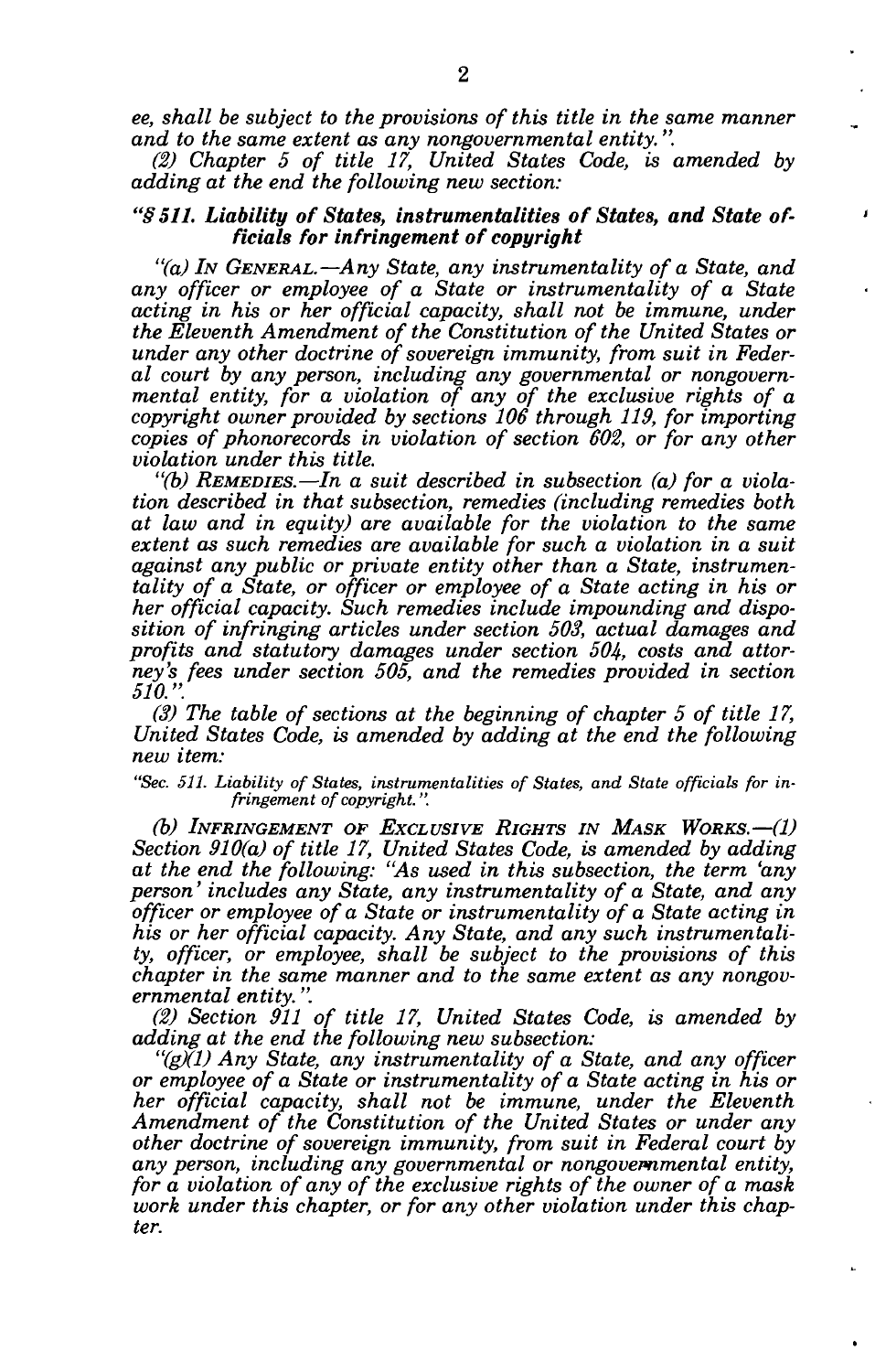*"(2) In a suit described in paragraph (1) for a violation described in that paragraph, remedies (including remedies both at law and in equity) are available for the violation to the same extent as such remedies are available for such a violation in a suit against any public or private entity other than a State, instrumentality of a State, or officer or employee of a State acting in his or her official capacity. Such remedies include actual damages and profits under subsection (b), statutory damages under subsection (c), impounding and disposition of infringing articles under subsection (e), and costs and attorney's fees under subsection (f).".* 

#### *SEC. 3. EFFECTIVE DATE.*

*The amendments made by this Act shall take effect with respect to violations that occur on or after the date of the enactment of this Act.* 

And the Senate agree to the same.

That the Senate recede from its amendment to the title of the bill.

> BOB KASTENMEIER, GEO. W. CROCKETT, Jr., HOWARD L. BERMAN, CARLOS J. MOORHEAD, HOWARD COBLE, *Managers on the Part of the House.*

DENNIS DECONCINI, PATRICK LEAHY, TED KENNEDY, ORRIN HATCH, *Managers on the Part of the Senate.*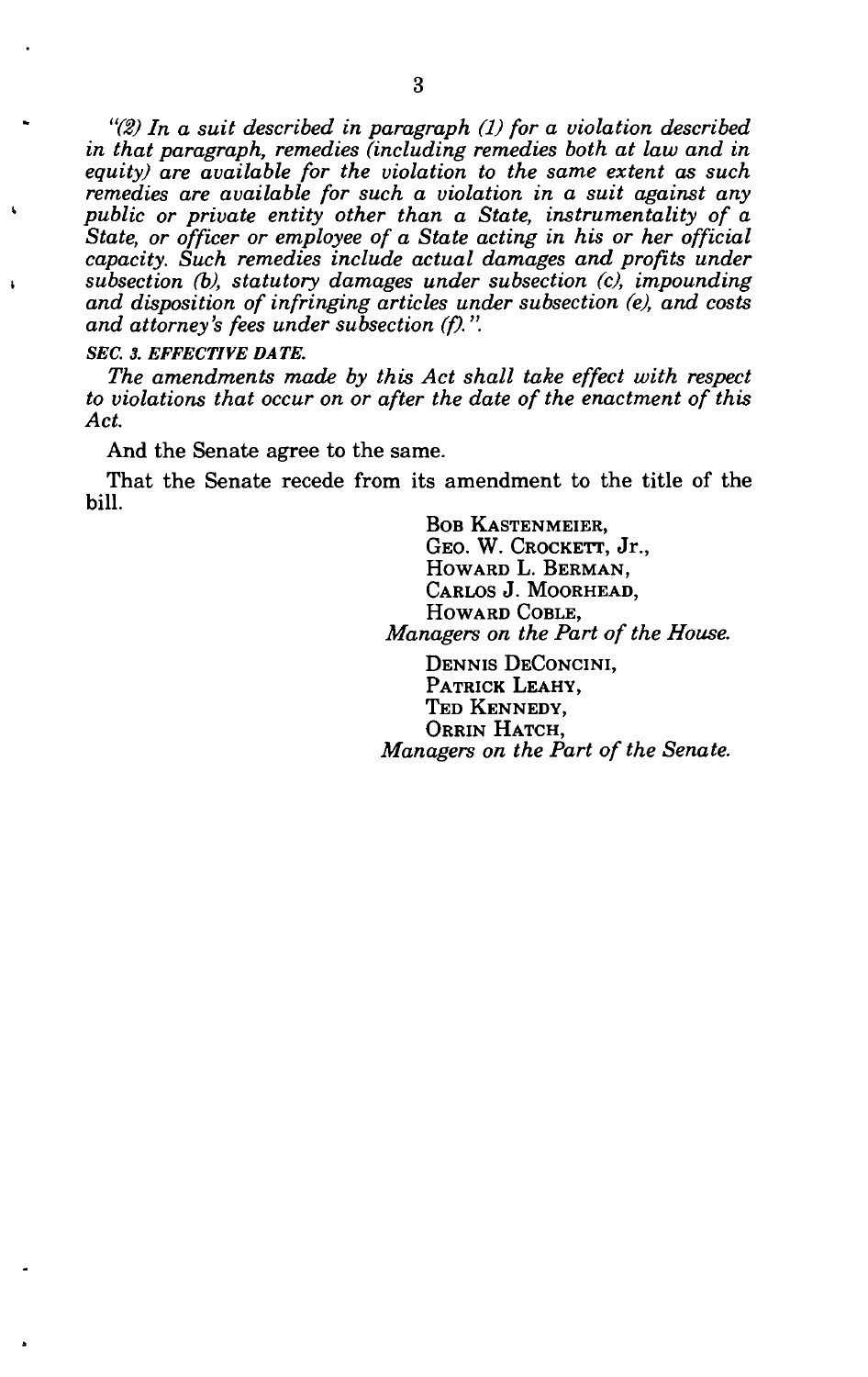# JOINT EXPLANATORY STATEMENT OF THE COMMITTEE OF **CONFERENCE**

The managers on the part of the House and the Senate at the conference on the disagreeing votes of the two Houses on the amendment of the Senate to the bill (H.R. 3045) to amend title 17 of the United States Code to clarify the remedies available for copyright and mask work infringement, submit the following joint statement to the House and the Senate in explanation of the effect of the action agreed upon by the managers and recommended in the accompanying conference report:

The Senate amendment added a new section 3 to the House bill. The Senate recedes from the addition of section 3.

Due to a printing error, the word "official" was omitted from the first sentence of proposed section  $911(g)(1)$  of title 17 in H.R. 3045 as passed by the House. The House therefore recedes to sections 1, 2, and 4 of the Senate bill.

#### **1. SHORT TITLE**

This section in the House and Senate bills is identical. The House recedes.

**2. LIABILITY OF STATES, INSTRUMENTALITIES OF STATES, AND STATE OF-FICIALS FOR INFRINGEMENT OF COPYRIGHT AND EXCLUSIVE RIGHTS IN MASK WORKS** 

This section in the House and Senate bills is identical except for a printing error that omitted the word "official" from the first sentence of proposed 17 U.S.C.  $911(g)(1)$  in the bill as passed by the House.

The House recedes.

### **3. COSTS AND ATTORNEY'S FEES**

This section was added by amendment by the Senate. The amendment limits reimbursement for attorneys' fees and other costs to copyright owners unless the copyright owner falls within one of three specified categories, taken from the Equal Access to Justice Act: a business with a net worth of \$5 million or less, with 500 or fewer employees; a tax exempt organization or cooperative association with 500 or fewer employees; or an individual with a net worth of \$1 million or less.

The Committee agrees with the Register of Copyrights, Ralph Oman, who described the amendment as unnecessary, since "[a]ward of attorney's fees is discretionary with the courts, and judges generally will not award large fees for the benefit of affluent plaintiffs who sue nonprofit defendants . . . The states generally would not be assessed attorney's fees anyway."